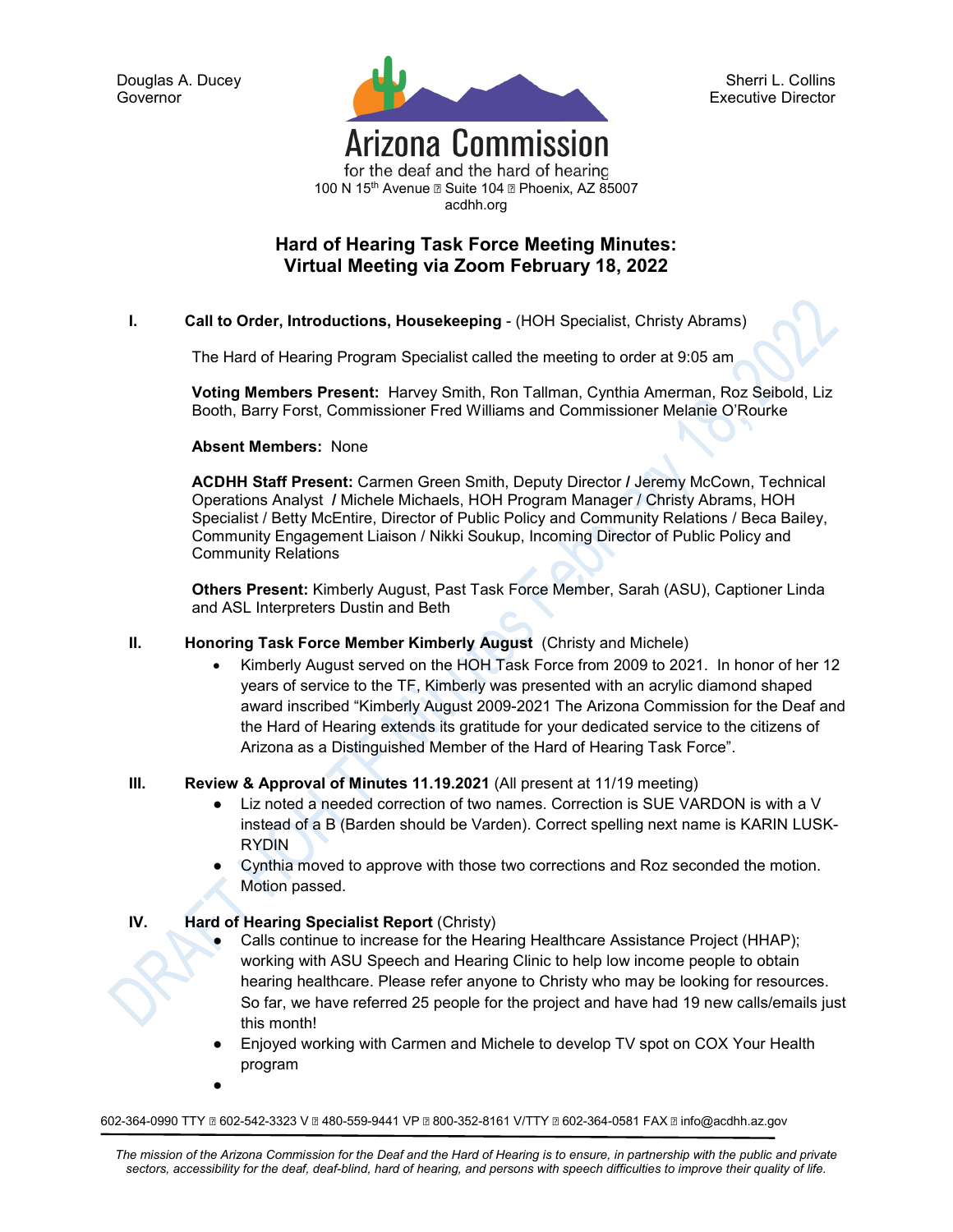

for the deaf and the hard of hearing 100 N 15<sup>th</sup> Avenue a Suite 104 a Phoenix, AZ 85007 acdhh.org

- We still have some clear masks left, the link is on our website, but when that supply runs out, that's it.
- The Division of Services for the Deaf and the Hard of Hearing in Utah meets virtually every Friday morning. An amazing group of people who come together to discuss various topics relating to being Hard of Hearing, everyone is welcome.

## **V. Hard of Hearing Program Manager Report** (Michele Michaels)

- Contact Christy for hearing aids, referral to cochlear implant companies, learning to advocate for captioning or loop installations, etc.
- The ACDHH/ASU Hearing Healthcare Assistance Project (HHAP) provides hearing aids and aural rehabilitation free of charge to clients who qualify. Aural Rehabilitation in concert with professionally programmed hearing aids will enable better utilization of hearing aids. It's a very important component. This is a novel project that has not been done anywhere else in the country with a state agency partnering with a university with students practicing to become doctors of audiology
- We assist hard of hearing people with an ongoing dialogue; HLAA Chapters, ALOHA, American Tinnitus Association, employment advocacy at work, how to get an assistive listening device at the movie theater, etc. Whatever they need to know!
- Trainings; Pima County Department of Public Health, Southwest Maricopa County Public Health, Arizona Statewide Independent Living Council, HLAA West Valley, Arizona Statewide Toastmasters Group (Christy is the Sergeant at Arm of Audible Talkers Toastmasters).
- Provided contact information for AzTEDP ACDHH's free phone program, regardless of income for the Hard of Hearing, the Deaf and the DeafBlind: Speech devices, amplified phones, alerting devices, wireless doorbells, alarm clocks and bed shakers. Call our main number 602-542-3323. Sherita at our front desk is our information and referral person and she will get you to the right person.
- May is Better Hearing and Speech Month, a National Celebration! We will be talking about OTC Hearing Aids / Personal Sound Amplifying Products.
- ACDHH has partnered with COX Digital Media to have digital ads pop up on smart devices around the state! AZ is a big state with 7.2 million people and 1.1 million are hard of hearing, and we want to get our information out all over the state!

#### **VI. HLAA Chapter Leadership Announcements** (Melanie O'Rourke and Ron Tallman)

**HLAA West Valley:** The Chapter continues to meet via Zoom. Christy Abrams and Cynthia Amerman started off the year for the January and February meetings. In March, Sara Benton, a Commissioner on the Board of ACDHH and also an ASL interpreter in the Flagstaff area. With the focus on OTC HA, Dr. Kristin Samuelson, Clinical Assistant Professor and Audiology Clinic Director of ASU Speech and Hearing Clinic will present on; "Why should I see an Audiologist when I can buy hearing aids at the grocery store?" Fred continues with their book club as well as Fred's wife and Chapter Secretary, Pat Williams

602-364-0990 TTY � 602-542-3323 V � 480-559-9441 VP � 800-352-8161 V/TTY � 602-364-0581 FAX � info@acdhh.az.gov

*The mission of the Arizona Commission for the Deaf and the Hard of Hearing is to ensure, in partnership with the public and private sectors, accessibility for the deaf, deaf-blind, hard of hearing, and persons with speech difficulties to improve their quality of life.*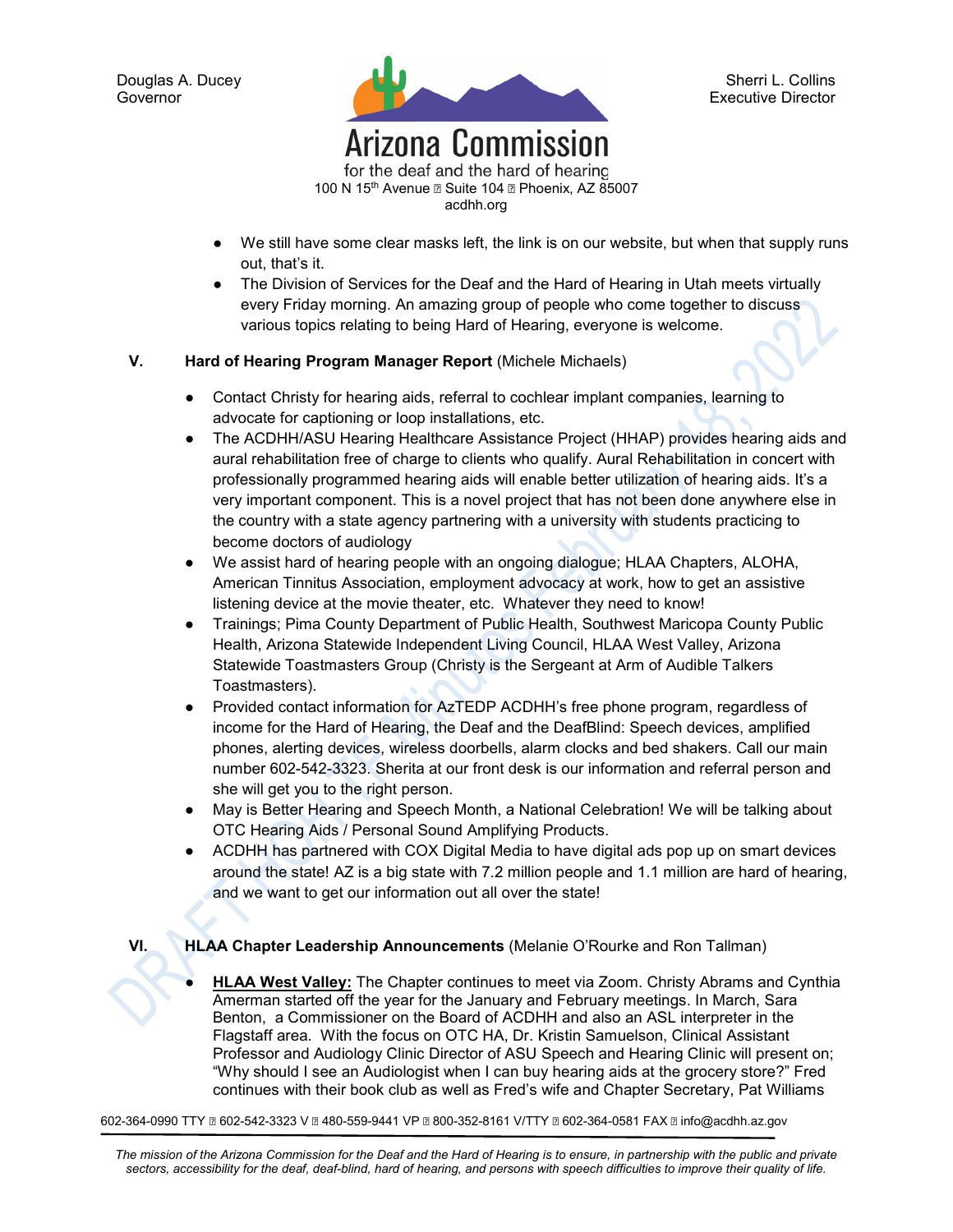

for the deaf and the hard of hearing 100 N 15<sup>th</sup> Avenue a Suite 104 a Phoenix, AZ 85007 acdhh.org

has started a writer's workshop. Working on developing something exciting for May and Better Hearing and Speech month.

**HLAA Sun Lakes:** Chapter will continue to meet virtually for the remaining of March, April and May and will discuss again in October. Big applause for Roz Siebold the new Vice President of their Chapter! In January, Dr. Shawn Stevens, Otolaryngologist of Barrow Neurological Institute presented on cochlear implants and in March, Heidi L. Lervik, Assistive Technology Specialist from the Arizona Technology Access Program (AzTAP). Next month, Vicki Thompson from ACDHH will present on AzTEDP and Sherri Collins, Executive Director of ACDHH in April and Michele Michaels, Hearing Healthcare Program Manager from ACDHH in May! Thank you for all of the significant support after the January newsletter went out. It's very labor intensive to put this together and the feedback is appreciated.

#### **VII. ALOHA Leadership Announcements** (Cynthia Amerman**)**

ALOHA has new officers in January; Karl stepped down as President, he's been a wonderful leader! Cynthia is the President so far and Judy Thomas became the Secretary, Stan Kruggel is staying on as Treasurer. They are regrouping and thinking ahead to the Better Hearing and Speech Month. Recommended a book: Preventing Decline: Advances in the Medical Treatment of Hearing loss and Tinnitus by Dr. Keith Darrow, PH.D. They will be starting this book on Wednesday in their book club which is on the second and fourth Wednesdays. Invited Christy to come and speak with ALOHA at some point, as they are lining up speakers and will continue to meet virtually until they feel it's safe for people to come.

- Michele mentioned the HLAA Working Adults Chapter is another great resource here in Arizona for working adults that are hard of hearing or even for folks that are hard of hearing and looking for employment and not sure how to navigate hearing loss on the job. Peggy Staples is the contact and she can be reached at: [azworkingadults@gmail.com](mailto:azworkingadults@gmail.com)
- **ALDA Convention will be in San Diego, CA October 19th -23rd**
- **HLAA 2022 National Convention will be in Tampa, Florida June 23rd-25th**

## **VIII.** Public Policy & Community Relations Report (Betty McEntire)

- Betty will be moving to Washington DC but will be staying on with ACDHH through the end of the legislative session. Introduced her replacement Nikki Soukup.
- Shared Cup O Capitol live video sessions are every other Friday; Betty and Beca have a coffee chat where they talk about all the stuff that's going on down at the legislature, public education, elections, not many bills directly mention the Deaf and the Hard of Hearing and the DeafBlind, however everything that goes on down at the Capitol impacts our community because it impacts citizens.
- There is a Senate Bill that allows only certain categories of individuals to be eligible to request an early ballot. Deaf and Hard of Hearing are not included in how they are defining that. The four categories are; blindness, physical disability, age of 65 and over, residing 15+ miles away from precinct. This is important as this would eliminate early voting and go back to how we used to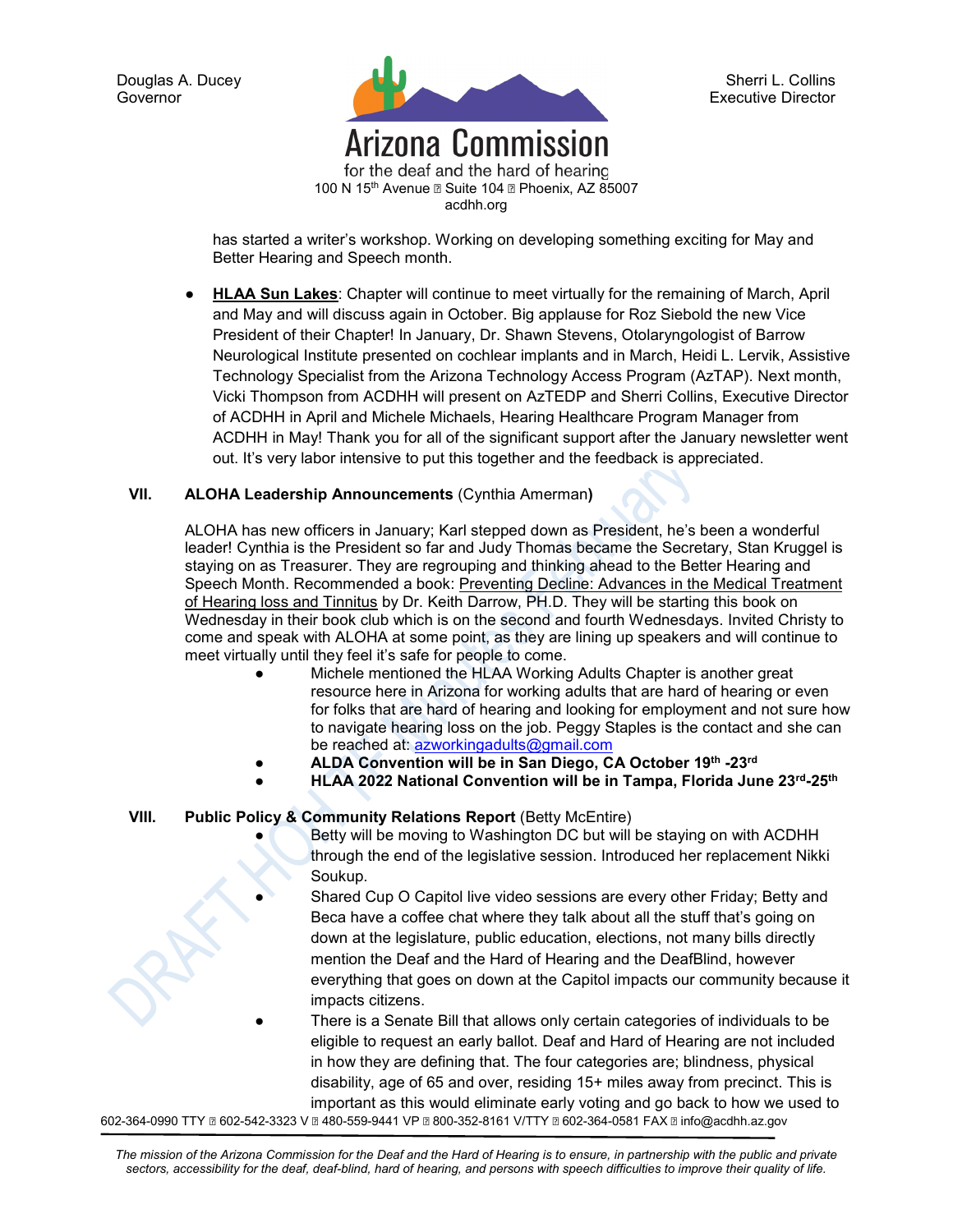$\Omega$ 



Sherri L. Collins Executive Director

# **Arizona Commission** for the deaf and the hard of hearing

100 N 15<sup>th</sup> Avenue a Suite 104 a Phoenix, AZ 85007 acdhh.org

vote in Arizona 30+ years ago which is voting on election day only. Our community's preferred choice is early voting because it's challenging to go to the polls; there's lots of noise, communication is challenging and understanding directions can be hard without accommodations.

- We support the bill sponsored by Representative Longdon allowing the state to have an actual ADA Coordinator to facilitate ADA access among state and government agencies. We learned from the pandemic that agencies specifically don't know what their responsibilities are as it relates to ADA accommodations.
- Requested the Commission be a nonvoting member of the advisory council for the purposes of drafting the state plan on responding to Alzheimer's and dementia in the state of Arizona. There is a correlation between having a varying hearing level and Alzheimer's and dementia.
- Senate Bill 1034 is Senator Rogers' bill; VA tax exemption that includes the spouses. There is another House Bill from Representative Carter out of LD15; the other VA property exemption for individuals with disabilities and service disabilities.
- **Welcome New ACDHH Team Member Nikki Soukup, Incoming Director** (Betty McEntire)
	- Nikki said she is excited to be part of ACDHH. She's moving to AZ from Austin, Texas and most recently worked for the State of Texas in their office of the Deaf and the Hard of Hearing Services Unit.

# **IX. Community Engagement Liaison Report** (Beca Bailey)

- Community Engagement activities; monthly community view videos continue, in January, Sherri Collins was able to give some information on what we expect to see going forward. We are always looking to the community for feedback, questions and concerns. Sherri interviewed Germaine Graham, a speech language pathologist, fluent in ASL and a black woman. She is amazing, very knowledgeable, passionate and especially in regards to children who are developing and acquiring language and the importance of having access to language.
- Issues relating to the Deaf community regarding access; Deaf self-advocacy training on healthcare.
- ACDHH Deaf Specialist, Kim Minard and Licensing Coordinator Emmett Hassen have provided a mini-training to empower the Deaf community as well as Children of Deaf Adults "CODAs" who may have to advocate for their parents in healthcare; hospitals, skilled nursing facilities or assisted living. There are always issues with getting in and providing accommodations.
- Sonia Samaniego, our Family Engagement Coordinator in Public Policy and Community Relations, has been hosting various webinars that focus on families who have children who are Deaf, DeafBlind or Hard of Hearing.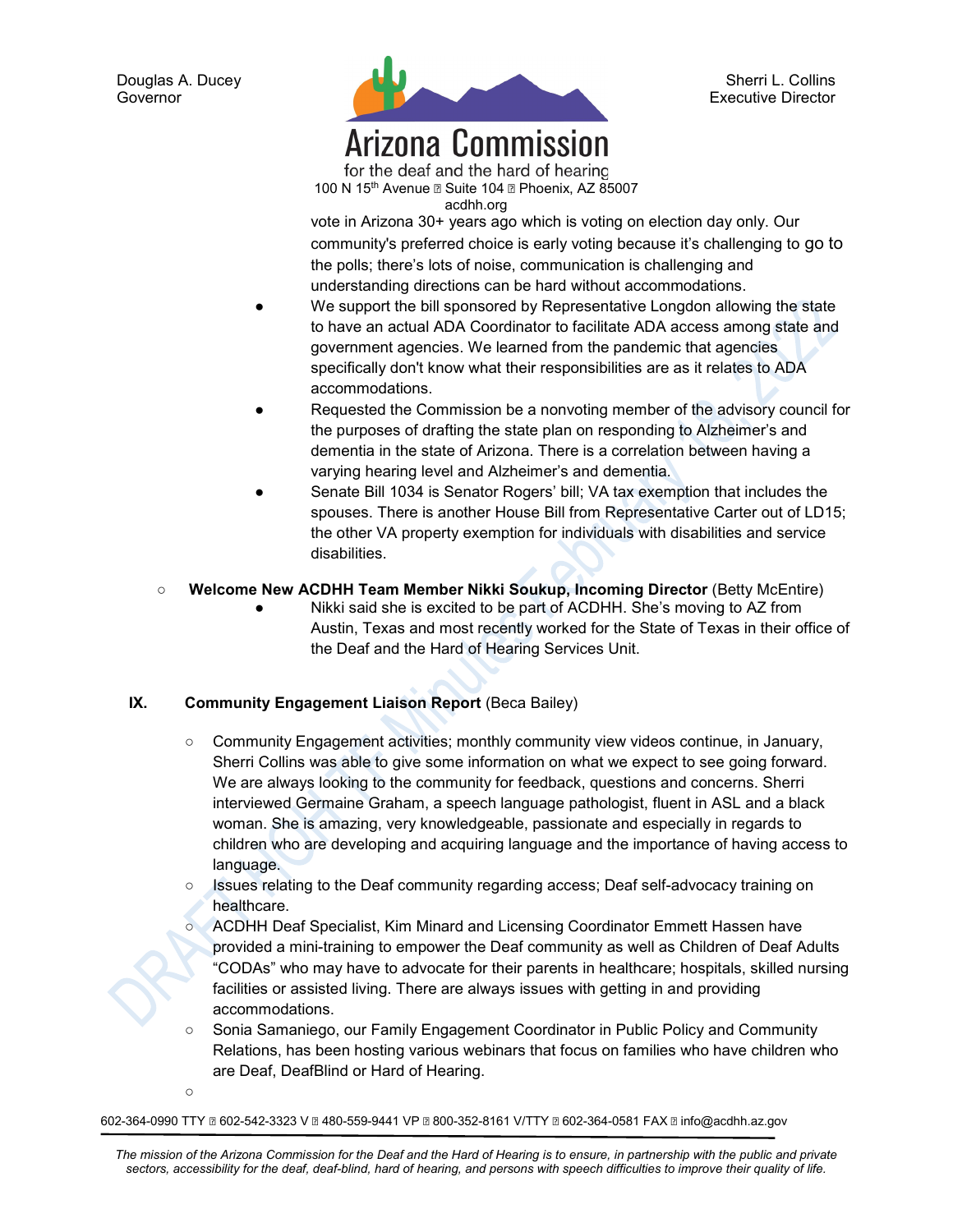

Sherri L. Collins Executive Director

for the deaf and the hard of hearing 100 N 15<sup>th</sup> Avenue a Suite 104 a Phoenix, AZ 85007 acdhh.org

- We will be hosting a National Speaker Series and next month in March the topic will be related to looping! Social Psychologist, Dr. David G. Myers, author of A Quiet World, Living with Hearing Loss will be speaking about how we can loop Arizona! Michele shared that she follows David on social media and he is a beloved man. Arizona is, by the way, the first state in the Union to have looped not only our visitor galleries and our meeting rooms for both the House and the Senate but also each legislator desk and the legislative floor! As well as Sky Harbor Airport terminal 3 where every gate is looped and as they renovate Terminal 4, those gates will be looped as well.
- In March, we will be celebrating Black History Month. Next Thursday, Facebook Live at 3:00 pm we'll have a panelists from the National Black Deaf Advocates. Marsellette is the New York City Black Deaf Advocacy chair. She and the panel will be speaking about intersectionality, identity and empowering those who are Black, Deaf, DeafBlind and Hard of Hearing.

## **X. AZ Walk4Hearing 2022** (Ron Tallman)

- $\circ$  The 2022 walk is scheduled for November 5<sup>th</sup>. National has set our goal for \$60,000.
- For the 2021 walk; alliance checks will go out probably early next week, we received \$8,138.00 back from National from the 2021 walk. This goes right back to Arizona. There are a couple of volunteer positions open including raffle coordinator. Barry is staying on and taking over the refreshments table. Dana will be taking over registration along with Karin. The HLAA Convention is in Tampa, Florida at the Marriott. Registration for Early Bird is open now on the website [www.hearingloss.org.](http://www.hearingloss.org/) Early Bird Registration is open until March 4th. You get a discount if you register now. COVID Vaccination cards are required to attend.

## **XI. Employment Activity** (Harvey Smith, Maricopa County Human Services Department)

- Very interesting times at the moment; rapid increase in wages for entry level positions. Contacted by a company Thred Up that has opened in the West Valley, and they would like to be much more inclusive; they are looking to pilot a program to entice Deaf and Hard of Hearing to come and work for them and then keep them. Also, the Arizona State Health Services and Administration are both looking for all people. They are having in person career fairs, one is next Wednesday with employers including customer service people. Warehouse and supply people are needed. Also, a company called ConAm which is a property management company looking for facility people and customer service.
	- Currently, the AZ job board has nearly 100,000 openings, yet there are only 12,000 current resumes on the same job board. So, there is a clear disconnect! The good news is, if you are looking for work, just show up, literally, just show up. They had a career fair two weeks ago and 75% of the people who showed up were verbally offered jobs that same day! Also, there is a steep increase in wages. For example, at the Arizona Grand, housekeepers are starting at \$20.00 per hour.

#### **XII. Announcements / Share Information** (All)

 $\Omega$